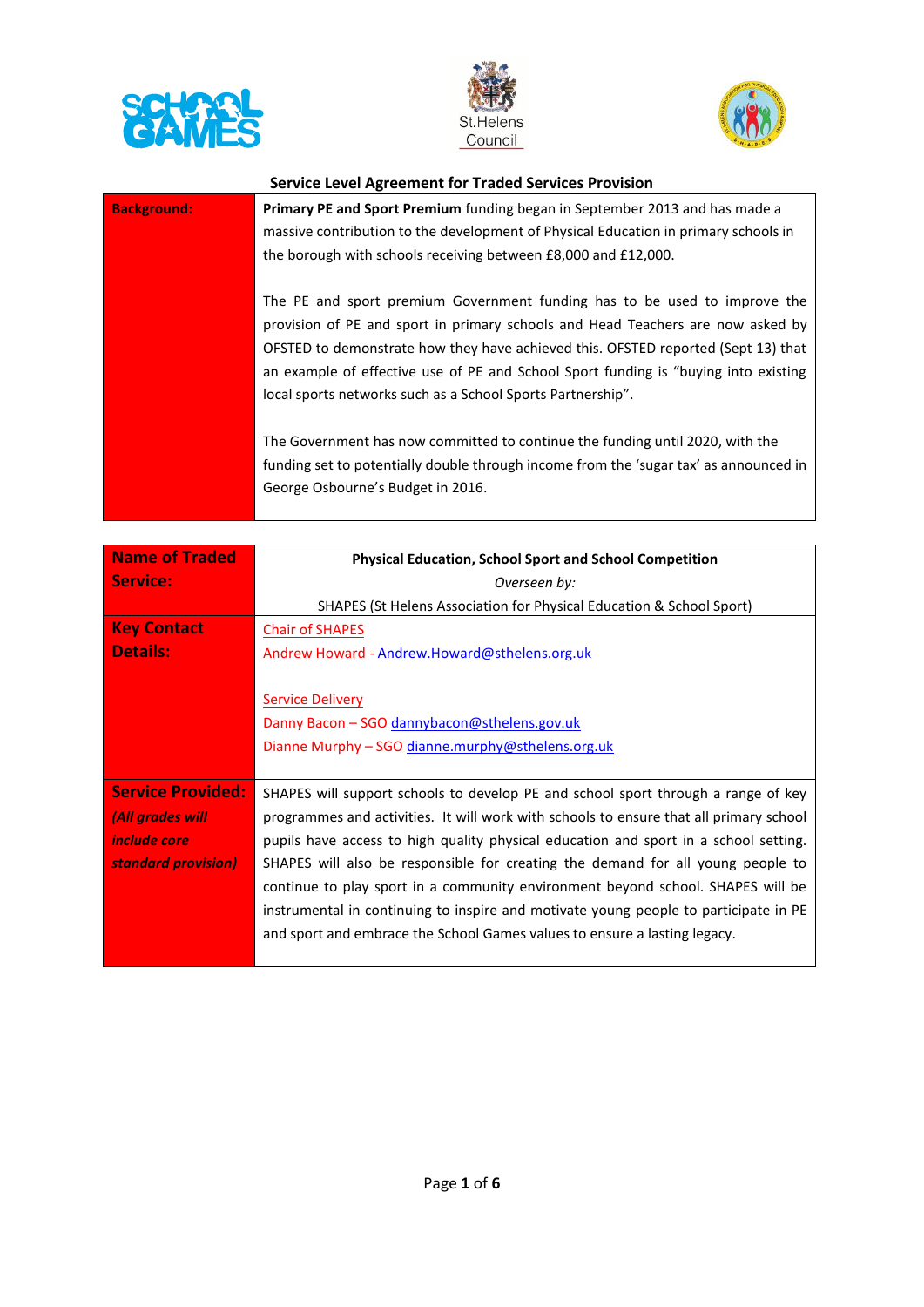





| <b>Standard School</b> |           | Support for Schools will include:                           |                                                                          |
|------------------------|-----------|-------------------------------------------------------------|--------------------------------------------------------------------------|
| <b>Membership</b>      |           | Membership of SHAPES.                                       |                                                                          |
| (£200 per year)        | ٠         |                                                             | Providing the co-ordination and delivery of regular, high quality, inter |
|                        |           |                                                             | school, borough wide competition in the following as part of the         |
|                        |           |                                                             | national School Games programme (including guaranteed entry).            |
|                        |           |                                                             |                                                                          |
|                        |           |                                                             | Primary                                                                  |
|                        |           | Y5/6 Athletics (Quadkids)                                   | <b>KS2 Swimming</b>                                                      |
|                        |           | Y5/6 Athletics (Sportshall)                                 | <b>KS2 Seated Volleyball</b>                                             |
|                        |           | Y5/6 Tri Golf                                               | KS2 Boccia                                                               |
|                        |           | Y5/6 Girls Football                                         | <b>KS2 NAK</b>                                                           |
|                        |           | Y3/4 Highland Games                                         | KS2 Festivals (x2)                                                       |
|                        |           | Y3/4 Gymnastics                                             | KS2 Development Comps (x2)                                               |
|                        |           | Y3/4 Mini Tennis Red                                        |                                                                          |
|                        |           |                                                             |                                                                          |
|                        |           |                                                             | Support schools with the School Games Mark self-assessment               |
|                        |           | application.                                                |                                                                          |
|                        |           |                                                             | Sustain, develop and grow the network of C4L clubs in both primary and   |
|                        |           | special schools.                                            |                                                                          |
|                        | $\bullet$ | Opportunity to access 1 claim for school travel expenses to |                                                                          |
|                        |           |                                                             | County/Regional schools finals between 20% of cost to a maximum of       |
|                        |           | £60                                                         |                                                                          |
|                        | $\bullet$ |                                                             | Opportunity to access 1 school travel expenses for National schools      |
|                        |           | finals between 20% of cost to a maximum of £300.            |                                                                          |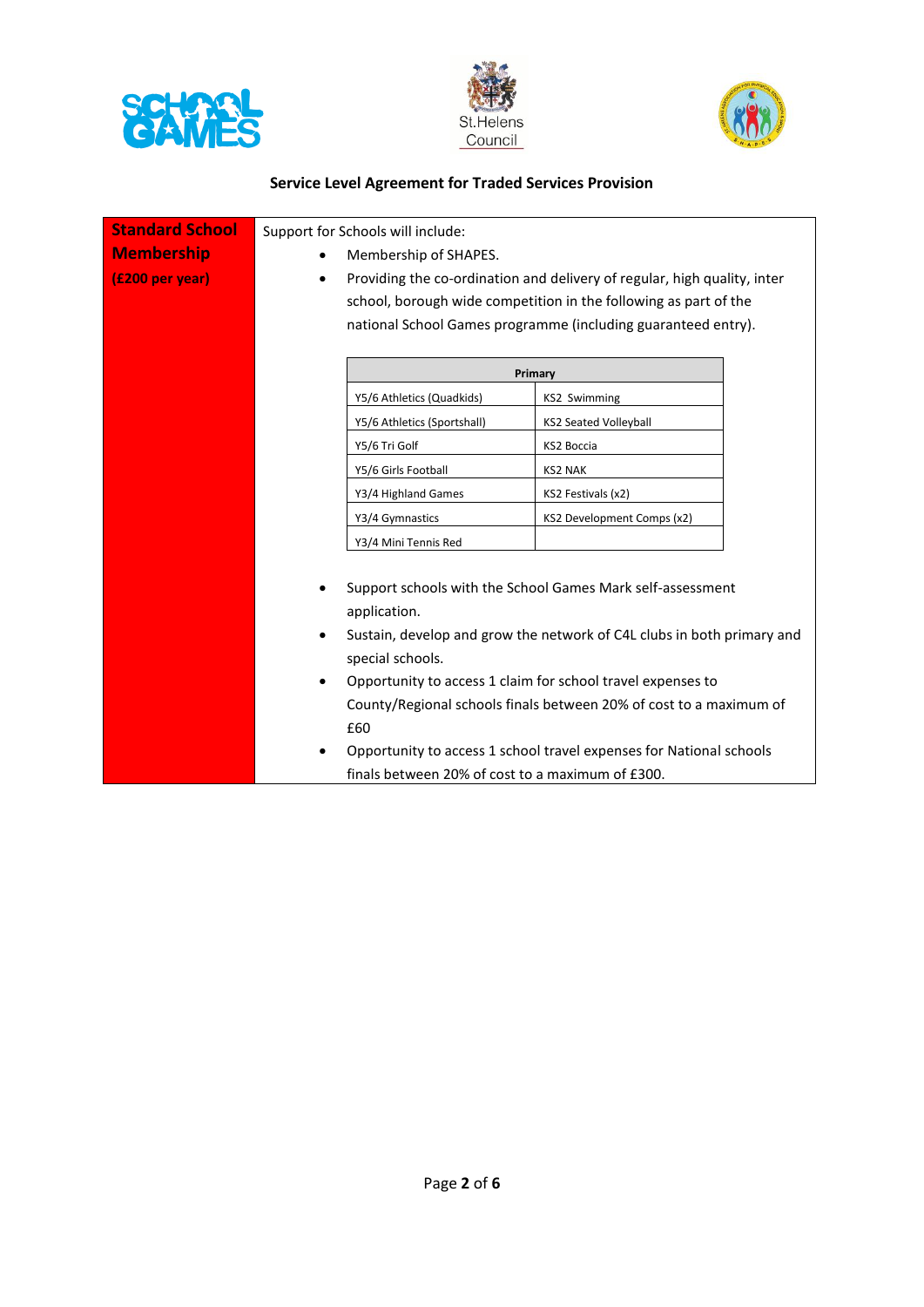





| <b>Enhanced</b> | Support for Schools will include all of the standard provision plus:                                                                                                                             |                                                                                                                                                                                                                                                                                                                                                                                                                                                                                                                                                                                                                                                                                                                                                                                                    |
|-----------------|--------------------------------------------------------------------------------------------------------------------------------------------------------------------------------------------------|----------------------------------------------------------------------------------------------------------------------------------------------------------------------------------------------------------------------------------------------------------------------------------------------------------------------------------------------------------------------------------------------------------------------------------------------------------------------------------------------------------------------------------------------------------------------------------------------------------------------------------------------------------------------------------------------------------------------------------------------------------------------------------------------------|
| provision       | Provide the co-ordination and/or delivery of regular high quality inter<br>$\circ$                                                                                                               |                                                                                                                                                                                                                                                                                                                                                                                                                                                                                                                                                                                                                                                                                                                                                                                                    |
| (£950 per year) | guaranteed entry):                                                                                                                                                                               | school borough wide competition in the additional sports (including                                                                                                                                                                                                                                                                                                                                                                                                                                                                                                                                                                                                                                                                                                                                |
|                 | Primary                                                                                                                                                                                          |                                                                                                                                                                                                                                                                                                                                                                                                                                                                                                                                                                                                                                                                                                                                                                                                    |
|                 | Y1 Everton Football Competition                                                                                                                                                                  | Y2 Everton Football Competition                                                                                                                                                                                                                                                                                                                                                                                                                                                                                                                                                                                                                                                                                                                                                                    |
|                 | Y3 Everton Football Competition                                                                                                                                                                  | Y4 Everton Football Competition                                                                                                                                                                                                                                                                                                                                                                                                                                                                                                                                                                                                                                                                                                                                                                    |
|                 | Y5 Everton Football Competition                                                                                                                                                                  | Y6 Football Competition                                                                                                                                                                                                                                                                                                                                                                                                                                                                                                                                                                                                                                                                                                                                                                            |
|                 | Reception Liverpool Football Competition                                                                                                                                                         | Y1 Liverpool Football Competition                                                                                                                                                                                                                                                                                                                                                                                                                                                                                                                                                                                                                                                                                                                                                                  |
|                 | Y2 Liverpool Football Competition                                                                                                                                                                | Y5/6 Football League                                                                                                                                                                                                                                                                                                                                                                                                                                                                                                                                                                                                                                                                                                                                                                               |
|                 | Y3/4 Liverpool County FA Girls Football                                                                                                                                                          | Y5/6 Liverpool County FA Girls Football                                                                                                                                                                                                                                                                                                                                                                                                                                                                                                                                                                                                                                                                                                                                                            |
|                 | Y4 Mixed Cricket                                                                                                                                                                                 | Y5 Mixed Cricket                                                                                                                                                                                                                                                                                                                                                                                                                                                                                                                                                                                                                                                                                                                                                                                   |
|                 | Y6 Mixed Kwik Cricket                                                                                                                                                                            | Y6 Girls Cricket                                                                                                                                                                                                                                                                                                                                                                                                                                                                                                                                                                                                                                                                                                                                                                                   |
|                 | Y5/6 Rounders                                                                                                                                                                                    | Y5/6 Quicksticks Hockey                                                                                                                                                                                                                                                                                                                                                                                                                                                                                                                                                                                                                                                                                                                                                                            |
|                 | Y5/6 High 5 Netball                                                                                                                                                                              | Y5/6 Table Tennis                                                                                                                                                                                                                                                                                                                                                                                                                                                                                                                                                                                                                                                                                                                                                                                  |
|                 | Y5/6 Handball                                                                                                                                                                                    | Y5/6 Dodgeball                                                                                                                                                                                                                                                                                                                                                                                                                                                                                                                                                                                                                                                                                                                                                                                     |
|                 | KS1 Multi-Skills                                                                                                                                                                                 | KS1 New Age Kurling                                                                                                                                                                                                                                                                                                                                                                                                                                                                                                                                                                                                                                                                                                                                                                                |
|                 | <b>KS1 Gymnastics</b>                                                                                                                                                                            |                                                                                                                                                                                                                                                                                                                                                                                                                                                                                                                                                                                                                                                                                                                                                                                                    |
|                 |                                                                                                                                                                                                  | These additional sports have been selected based on consultation with St Helens primary and<br>special schools                                                                                                                                                                                                                                                                                                                                                                                                                                                                                                                                                                                                                                                                                     |
|                 | $\circ$<br>$\circ$<br>physical education and school sport.<br>$\circ$<br>and special schools.<br>O<br>development activity.<br>$\circ$<br>pathways.<br>O<br>$\circ$<br>Being Enhanced programme. | Delivery of termly workshops for PE specialists to help position<br>intra/inter school competition and clubs at the heart of school life<br>Provide subsidised (up to 50%) high quality, focused continuous<br>professional development for staff to support the delivery of high quality<br>Work strategically with schools to develop links with local high schools<br>Identify and signpost additional opportunities to support sustainable<br>Work with schools to integrate and connect to the wider community<br>through direct links with local voluntary community sports clubs to sign<br>post young people to appropriate high quality community sport<br>Provide access to KS2 Leadership training opportunities.<br>Provide access to training and resources through the Health & Well |
|                 | $\circ$                                                                                                                                                                                          | Edge Hill Student support package of student placements to support                                                                                                                                                                                                                                                                                                                                                                                                                                                                                                                                                                                                                                                                                                                                 |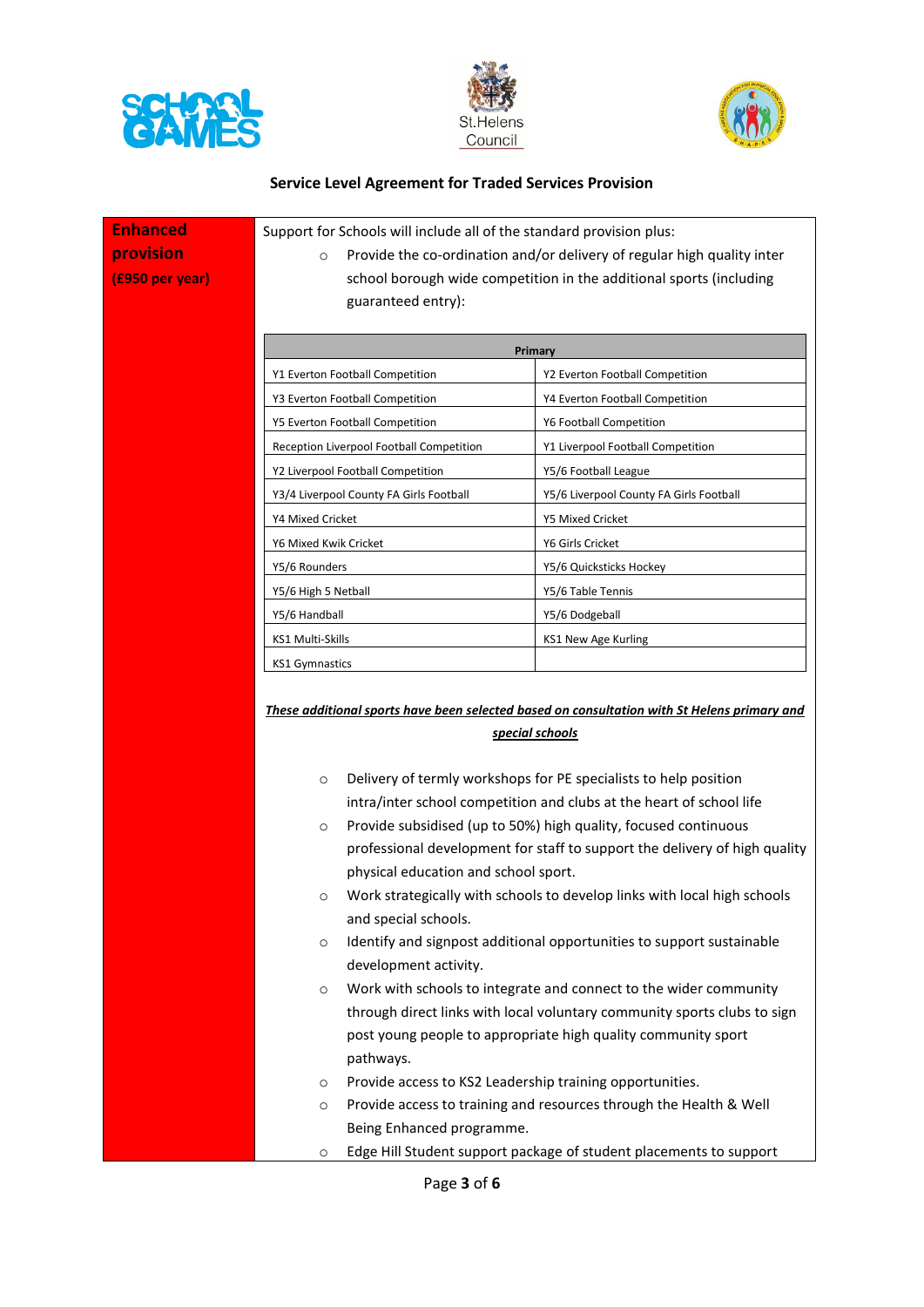





|         | <b>Service Level Agreement for Traded Services Provision</b>                                                                                                                                                         |
|---------|----------------------------------------------------------------------------------------------------------------------------------------------------------------------------------------------------------------------|
| $\circ$ | Change4Life/Aspire club delivery and the delivery of health days &<br>festivals<br>Should the demand exist the feasibility of additional events will be<br>explored                                                  |
|         | Provide National and Local updates that can contribute towards:                                                                                                                                                      |
| $\circ$ | Additional evidence for school self-evaluations, PE development plans<br>and Ofsted.                                                                                                                                 |
| $\circ$ | Undertake website audit and provide feedback and material in relation<br>to Primary School Sport Premium.                                                                                                            |
| $\circ$ | Provide bespoke report to demonstrate use of Primary School Sport<br>Premium that can be uploaded to your school website.                                                                                            |
| $\circ$ | Support the improvement of the health of young people within the<br>school.                                                                                                                                          |
| $\circ$ | Increasing opportunities for participation in sport for ALL young people<br>regardless of age, ethnicity, gender or level of performance.                                                                            |
| $\circ$ | PE and sport being used as a driver to improve behaviour, attainment<br>and attendance and contribute to the school ethos.                                                                                           |
| $\circ$ | Provide a PE and School Sport Health Check - a review of the PE<br>provision. Identify gaps in curricular provision, review current policies<br>and the identification of staff development (one per academic year). |

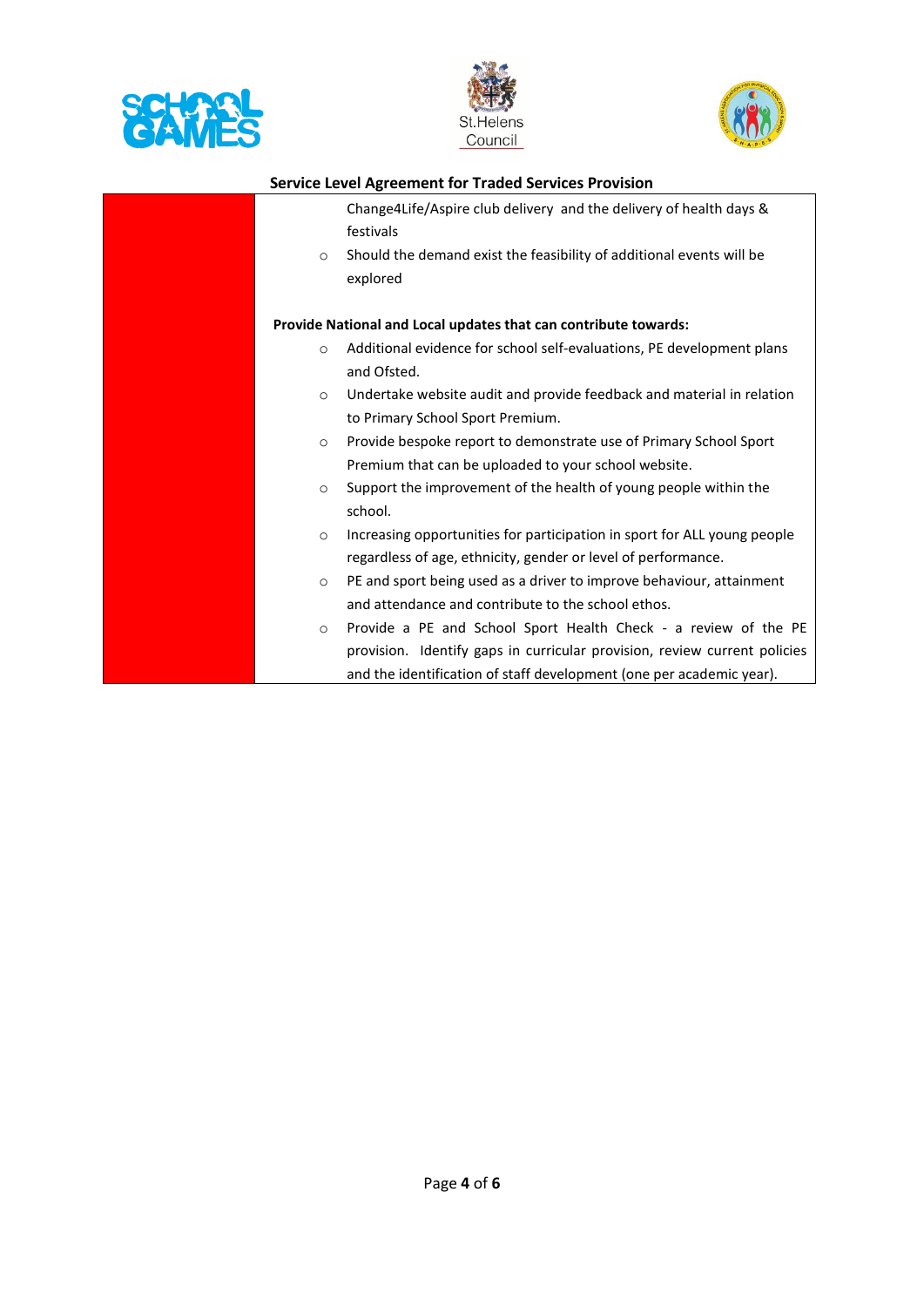





| <b>Key Performance</b>    | 2017/18 School Games KPI's                                                            |  |
|---------------------------|---------------------------------------------------------------------------------------|--|
| <b>Indicators:</b>        | 22 events including a minimum of:                                                     |  |
|                           | 10 sports providing a pathway/progression into County Final<br>$\bullet$              |  |
|                           | 2 Development Events<br>٠                                                             |  |
|                           | 2 Festivals                                                                           |  |
|                           |                                                                                       |  |
| <b>Performance</b>        | Termly updates provided on the SHAPES offer to demonstrate<br>٠                       |  |
| <b>Monitoring for</b>     | school engagement.                                                                    |  |
| <b>Quality Assurance:</b> | Schools will be offered network meetings to discuss any areas of<br>٠                 |  |
|                           | concern and developments for the service during the year                              |  |
|                           |                                                                                       |  |
| <b>School</b>             | The Primary and Special schools will provide a link teacher / PE Coordinator who will |  |
| <b>Responsibilities:</b>  | engage in SHAPES activities and initiatives. Responsible for advocating high quality  |  |
|                           | physical education, coordinating and supporting school sport opportunities and        |  |
|                           | developing community sport pathways within their school.                              |  |
|                           | There will be 2 further places available to Primary PE co-ordinators to sit on the    |  |
|                           | SHAPES committee for a term of 1 academic year.                                       |  |
| <b>Period of</b>          | For all primary and special schools one academic year.                                |  |
| <b>Agreement:</b>         |                                                                                       |  |
| <b>Complaints</b>         | If at any time during the period of the contract schools are dissatisfied with any    |  |
| <b>Procedures:</b>        | aspect of the services being provided, please contact:                                |  |
|                           | Mr A. Howard                                                                          |  |
|                           |                                                                                       |  |
|                           |                                                                                       |  |
|                           |                                                                                       |  |
| <b>Price:</b>             | Standard provision: £200<br>Enhanced provision: £950                                  |  |